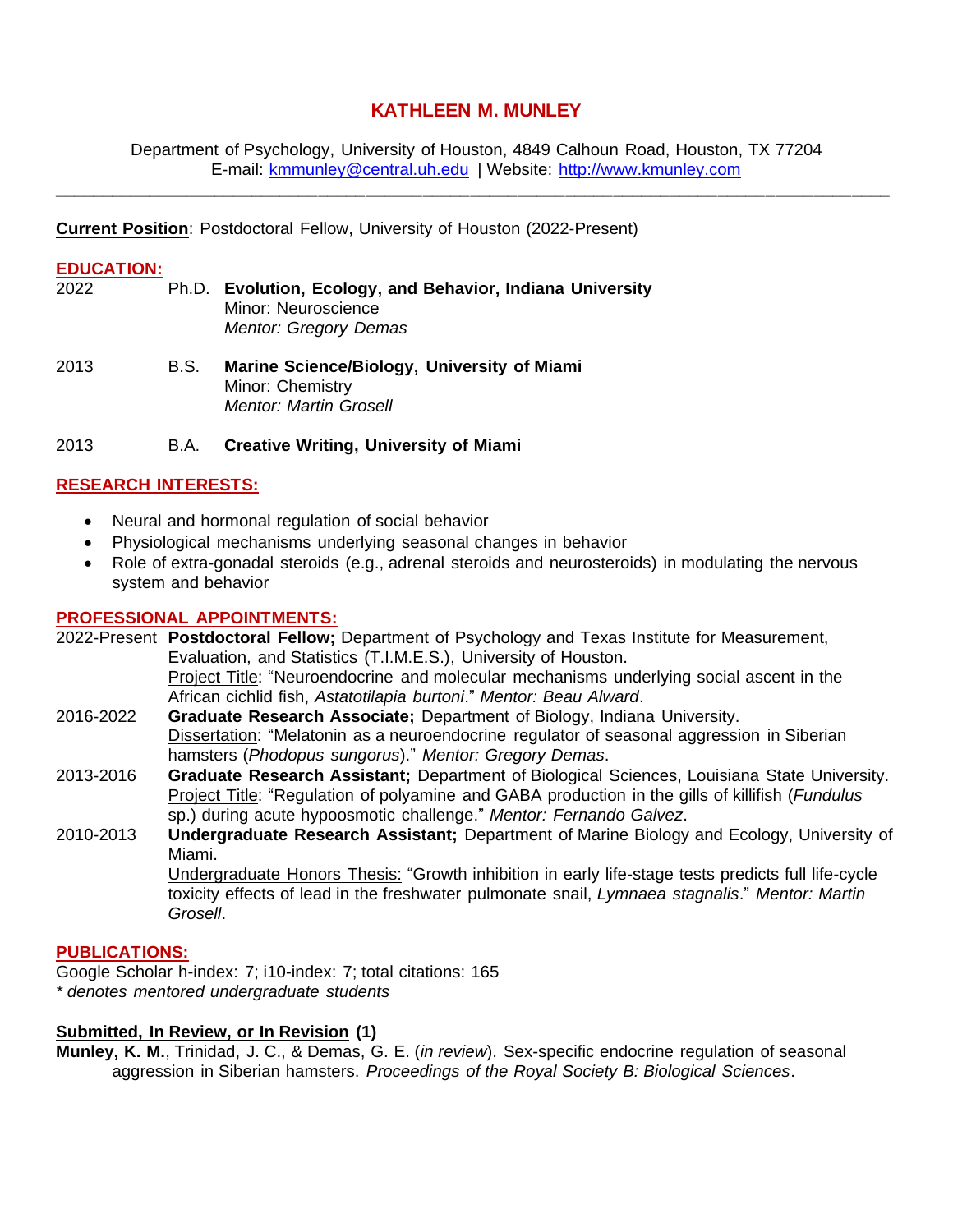#### **Peer-Reviewed Manuscripts (13)**

- Munley, K. M., Dutta, S., Jasnow, A. M., & Demas, G. E. (2022). Adrenal MT<sub>1</sub> melatonin receptor expression is linked with seasonal variation in social behavior in male Siberian hamsters. *Hormones and Behavior*, *138,* 105099.
- **Munley, K. M.**, Han, Y., Lansing, M. X., & Demas, G. E. (2022). Winter madness: Melatonin as a neuroendocrine regulator of seasonal aggression. *Journal of Experimental Zoology Part A*: *Ecological and Integrative Physiology*, In Press.
- **Munley, K. M.**, Wade, K. L., & Pradhan, D. S. (2022). Uncovering the seasonal brain: Liquid chromatographytandem mass spectrometry (LC-MS/MS) as a biochemical approach for studying seasonal social behaviors. *Hormones and Behavior*, *142,* 105161.
- **Munley, K. M.**, Liu, D., & Galvez, F. (2021). Increased polyamine levels and maintenance of γ-aminobutyric acid (Gaba) homeostasis in the gills is indicative of osmotic plasticity in killifish. *Comparative Biochemistry and Physiology - Part A*: *Molecular & Integrative Physiology*, *257,* 110969.
- **Munley, K. M.,** Trinidad, J. C., Deyoe, J. E., Adaniya, C. H.\*, Nowakowski, A. M.\*, Ren, C. C.\*, Murphy, G. V.\*, Reinhart, J. M.\*, & Demas, G. E. (2021). Melatonin-dependent changes in neurosteroids are associated with increased aggression in a seasonally breeding rodent. *Journal of Neuroendocrinology, 33,* e12940.
- **Munley, K. M.**, Deyoe, J. E., Ren, C. C.\*, & Demas, G. E. (2020). Melatonin mediates seasonal transitions in aggressive behavior and circulating androgen profiles in male Siberian hamsters. *Hormones and Behavior, 117,* 104608.
- Ren, C. C.\*, Sylvia, K. E., **Munley, K. M.**, Deyoe, J. E., Henderson, S. G.\*, Vu, M. P.\*, & Demas, G. E. (2020). Photoperiod modulates the gut microbiome and aggressive behavior in Siberian hamsters. *Journal of Experimental Biology*, *223*, jeb212548.
- Rendon, N. M., Petersen, C. L., **Munley, K. M.**, Amez, A. C., Boyes, D. L., Kingsbury, M. A., & Demas, G. E. (2020). Seasonal patterns of melatonin alter aggressive phenotypes of female Siberian hamsters. *Journal of Neuroendocrinology*, *32,* e12894.
- **Munley, K. M.**, Rendon, N. M., & Demas, G. E. (2018). Neural androgen synthesis and aggression: insights from a seasonally breeding rodent. *Frontiers in Endocrinology*, *9,* 136.
- Heuer, R. M., **Munley, K. M.,** Narsinghani, N., Wingar, J., Mackey, T. M., & Grosell, M. (2016). Changes to intestinal transport physiology and carbonate production at various  $CO<sub>2</sub>$  levels in a marine teleost, the Gulf toadfish (*Opsanus beta*). *Physiological and Biochemical Zoology, 89,* 402-416.
- Stickle, W. B., Lindeberg, M., Rice, S. D., **Munley, K. M.,** & Reed, V. (2016). Seasonal changes in the thermal regime and gastropod tolerance from the rocky intertidal zone in southeast Alaska. *Journal of Experimental Marine Biology and Ecology, 482,* 56-63.
- **Munley, K. M.,** Brix, K. V., Panlilio, J., Deforest, D. K., & Grosell, M. (2013). Growth inhibition in early life-stage tests predicts full life-cycle toxicity effects of lead in the freshwater pulmonate snail, *Lymnaea stagnalis*. *Aquatic Toxicology, 128-129,* 60-66.
- Brix, K. V., Esbaugh, A. J., **Munley, K. M.**, & Grosell, M. (2012). Investigations into the mechanism of lead toxicity to the freshwater pulmonate snail, *Lymnaea stagnalis*. *Aquatic Toxicology, 106-107,* 147-156.

# **Invited Book Chapters (1)**

Jalabert, C., **Munley, K. M.**, Demas, G. E., & Soma, K. K. (2018). Aggressive behavior. In M. K. Skinner (Ed.), *Encyclopedia of Reproduction* (2nd ed., Vol. 1, pp. 242-247). Amsterdam: Elsevier.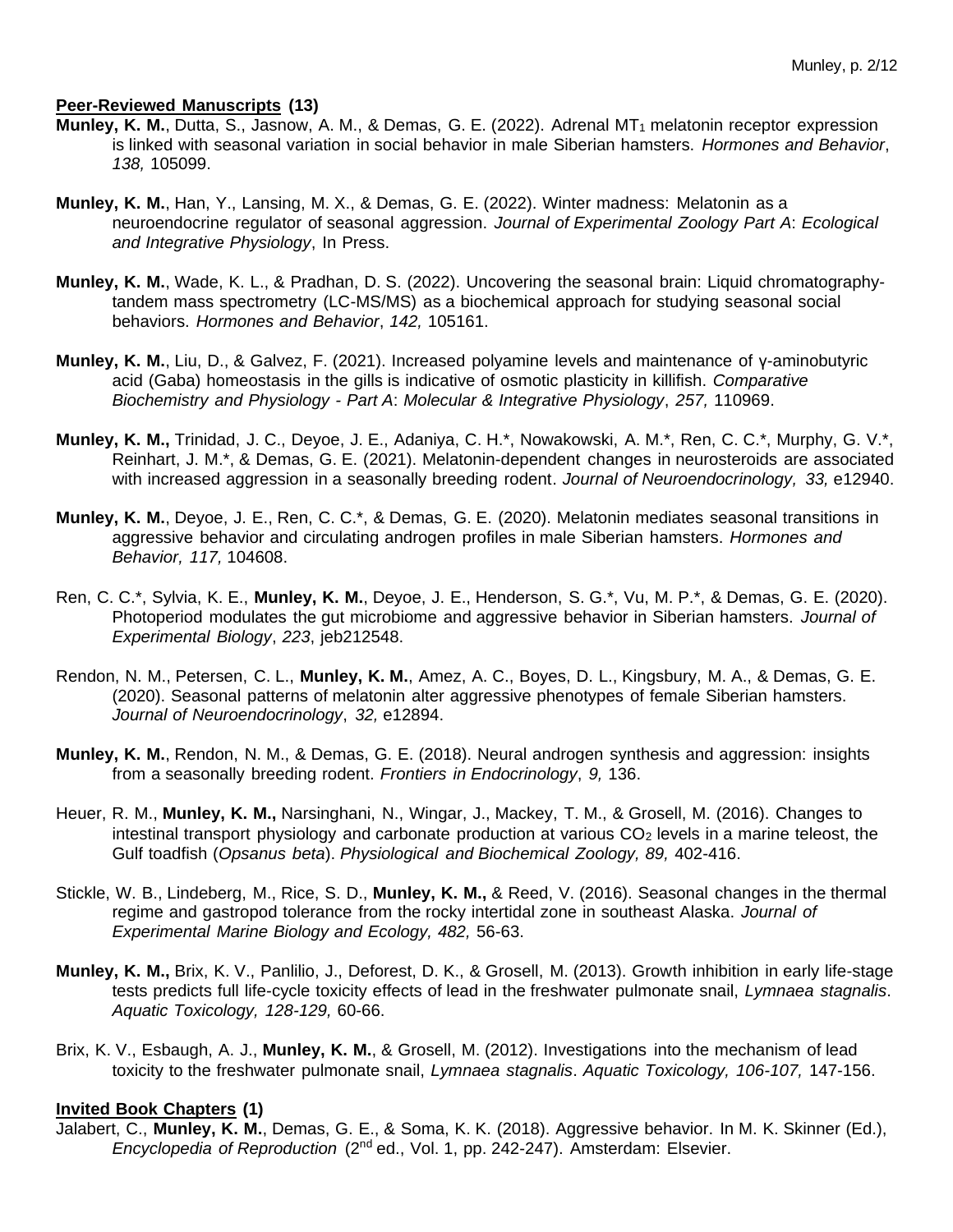#### **Works in Progress (1)**

**Munley, K. M.**, Sinkiewicz, D. M., Szwed, S. M.\*, & Demas, G. E. (*anticipated submission: May 2022*). Neural steroid sensitivity predicts seasonal plasticity in territorial aggression in Siberian hamsters (*Phodopus sungorus*). Target journal: *Journal of Experimental Biology*.

#### **Dissertation and Thesis**

- **Munley, K. M.** (2022). Melatonin as a neuroendocrine regulator of seasonal aggression in Siberian hamsters (*Phodopus sungorus*). *Ph.D. Dissertation, Indiana University, Bloomington, IN. 286 pp.*
- **Munley, K. M.** (2013). Growth inhibition in early life-stage tests predicts full life-cycle toxicity effects of lead in the freshwater pulmonate snail, *Lymnaea stagnalis. Undergraduate Honors Thesis, University of Miami, Coral Gables, FL. 7 pp.*

#### **PRESENTATIONS:**

† *denotes mentored high school students*

#### **Invited Conference Presentations and Seminars (9)**

- **Munley, K. M.** (2022). Winter madness: Melatonin as a neuroendocrine regulator of seasonal aggression in Siberian hamsters. *Session: New Investigator Symposium. Society for Behavioral Neuroendocrinology, Atlanta, GA.*
- **Munley, K. M.** (2022). Winter madness: Melatonin as a neuroendocrine regulator of territorial aggression in a seasonally breeding rodent. *Department of Psychology and Department of Biology and Biochemistry, University of Houston*, *Houston, TX*.
- **Munley, K. M.,** Trinidad, J. C., & Demas, G. E. (2022). Adrenal and neural steroidogenic enzyme activity track seasonal changes in territorial aggression in Siberian hamsters (*Phodopus sungorus*). *Session: Division of Comparative Endocrinology Best Student Presentation - Aubrey Gorbman Award. Society for Integrative and Comparative Biology, Phoenix, AZ* [withdrawn and presented virtually at SICB+ due to COVID-19 pandemic].
- **Munley, K. M.** (2021). Winter madness: Melatonin as a key regulator of steroid hormones and territorial aggression in a seasonally breeding rodent. *Annual Seasonality Symposium, virtual presentation*.
- **Munley, K. M.** (2021). Winter madness: Melatonin as a key regulator of steroid hormones and territorial aggression in a seasonally breeding rodent. *Department of Integrative Biology, University of Wisconsin-Madison, Madison, WI.*
- **Munley, K. M.** (2021). Winter madness: Melatonin as a key regulator of steroid hormones and territorial aggression in a seasonally breeding rodent. *Arctic Seasonal Timekeeping Initiative Seminar Program, The Arctic University of Norway, virtual presentation*.
- **Munley, K. M**. (2021). Fighting around the clock: Unwinding the role of melatonin in regulating aggressive behavior in a seasonally breeding rodent. *Current Topics in Neurobiology Seminar Series, University of Oklahoma Cellular & Behavioral Neurobiology Graduate Program, virtual presentation*.
- **Munley, K. M.,** Deyoe, J. E., Adaniya, C. H.\*, Nowakowski, A. M.\*, Ren, C. C.\*, Murphy, G. V.\*, Reinhart, J. M.\*, & Demas, G. E. (2020). Melatonin modulates seasonal changes in neurosteroid levels and territorial aggression in male Siberian hamsters (*Phodopus sungorus*)*. Session: Division of Comparative Endocrinology Best Student Presentation - Aubrey Gorbman Award*. *Society for Integrative and Comparative Biology, Austin, TX.*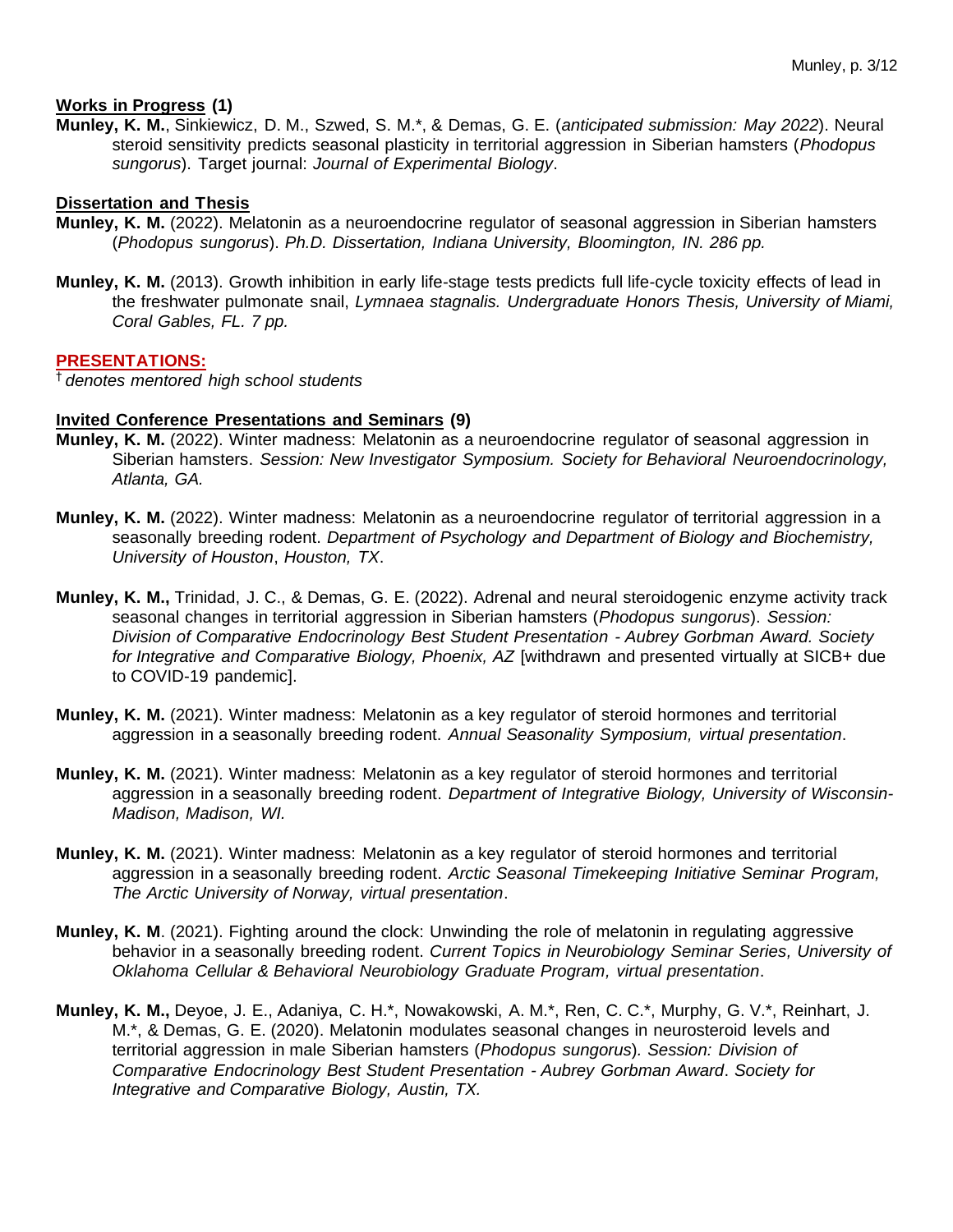**Munley, K. M.** (2019). Aggression and the seasonal clock: Unwinding the actions of melatonin on aggressive behavior in a seasonally breeding rodent. *Evolution, Ecology, and Behavior Brown Bag Seminar Series, Indiana University, Bloomington, IN.*

#### **Contributed Conference Presentations (22)**

- **Munley, K. M.,** Trinidad, J. C., & Demas, G. E. (2022). Sex-specific regulation of steroidogenic enzymes and seasonal aggression in Siberian hamsters. *Animal Behavior Conference, Bloomington, IN.*
- Szwed, S. M.\*, **Munley, K. M.**, Sinkiewicz, D. M., & Demas, G. E. (2022). Seasonal plasticity in neural steroid sensitivity and territorial aggression in Siberian hamsters. *Animal Behavior Conference, Bloomington, IN.*
- **Munley, K. M.,** Trinidad, J. C., & Demas, G. E. (2021). Seasonal and sex-specific regulation of 3βhydroxysteroid dehydrogenase (3β-HSD) activity and aggressive behavior in Siberian hamsters. *Society for Behavioral Neuroendocrinology, virtual presentation*.
- **Munley, K. M.,** Dutta, S., Jasnow, A. M., & Demas, G. E. (2021). Adrenal melatonin 1a receptor (Mel1aR) signaling is linked with seasonal variation in social behavior in male Siberian hamsters. *Animal Behavior Conference, virtual presentation.*
- **Munley, K. M.,** Dutta, S., Jasnow, A. M., & Demas, G. E. (2021). Adrenal melatonin 1a receptor (Mel1aR) signaling regulates territorial aggression in male Siberian hamsters (*Phodopus sungorus*). *Society for Integrative and Comparative Biology, virtual presentation.*
- **Munley, K. M.,** Dutta, S., Jasnow, A. M., & Demas, G. E. (2020). The role of peripheral melatonin signaling in regulating aggression in male Siberian hamsters. *Animal Behavior Society, virtual presentation*.
- **Munley, K. M.,** Dutta, S., Jasnow, A. M., & Demas, G. E. (2020). The potential role of peripheral melatonin 1a receptor (Mel1aR) signaling in regulating territorial aggression in male Siberian hamsters. *Society for Behavioral Neuroendocrinology, Atlanta, GA* [canceled due to COVID-19 pandemic].
- **Munley, K. M.,** Trinidad, J. C., Deyoe, J. E., Adaniya, C. H.\*, Nowakowski, A. M.\*, Ren, C. C.\*, Murphy, G. V.\*, Reinhart, J. M.\*, & Demas, G. E. (2020). Melatonin-induced changes in neurosteroid synthesis elevate aggressive behavior in a seasonally breeding rodent. *Animal Behavior Conference, Bloomington, IN*  [canceled due to COVID-19 pandemic].
- **Munley, K. M.,** Deyoe, J. E., Adaniya, C. H.\*, Nowakowski, A. M.\*, Ren, C. C.\*, Murphy, G. V.\*, Reinhart, J. M.\*, & Demas, G. E. (2019). Melatonin regulates seasonal variation in neurosteroid profiles and aggressive behavior in male Siberian hamsters. *Neuroscience 2019, Chicago, IL*.
- **Munley, K. M.,** Deyoe, J. E., Adaniya, C. H.\*, Nowakowski, A. M.\*, Ren, C. C.\*, Murphy, G. V.\*, Reinhart, J. M.\*, & Demas, G. E. (2019). Melatonin facilitates seasonal changes in steroidogenesis and aggressive behavior in male Siberian hamsters. *Society for Behavioral Neuroendocrinology, Bloomington, IN*.
- Morrison, E. A., **Munley, K. M.**, Shortridge, A. L.\*, Canabal, D. N.\*, & Demas, G. E. (2019). Fecal transplantation alters circulating cortisol of male and female Siberian hamsters. *Society for Behavior Neuroendocrinology*, *Bloomington, IN*.
- Morrison, E. A., **Munley, K. M.**, Shortridge, A. L.\*, Canabal, D. N.\*, & Demas, G. E. (2019). Fecal transplantation alters circulating cortisol of male and female Siberian hamsters. *Purdue University Microbiome Symposium, West Lafayette, IN*.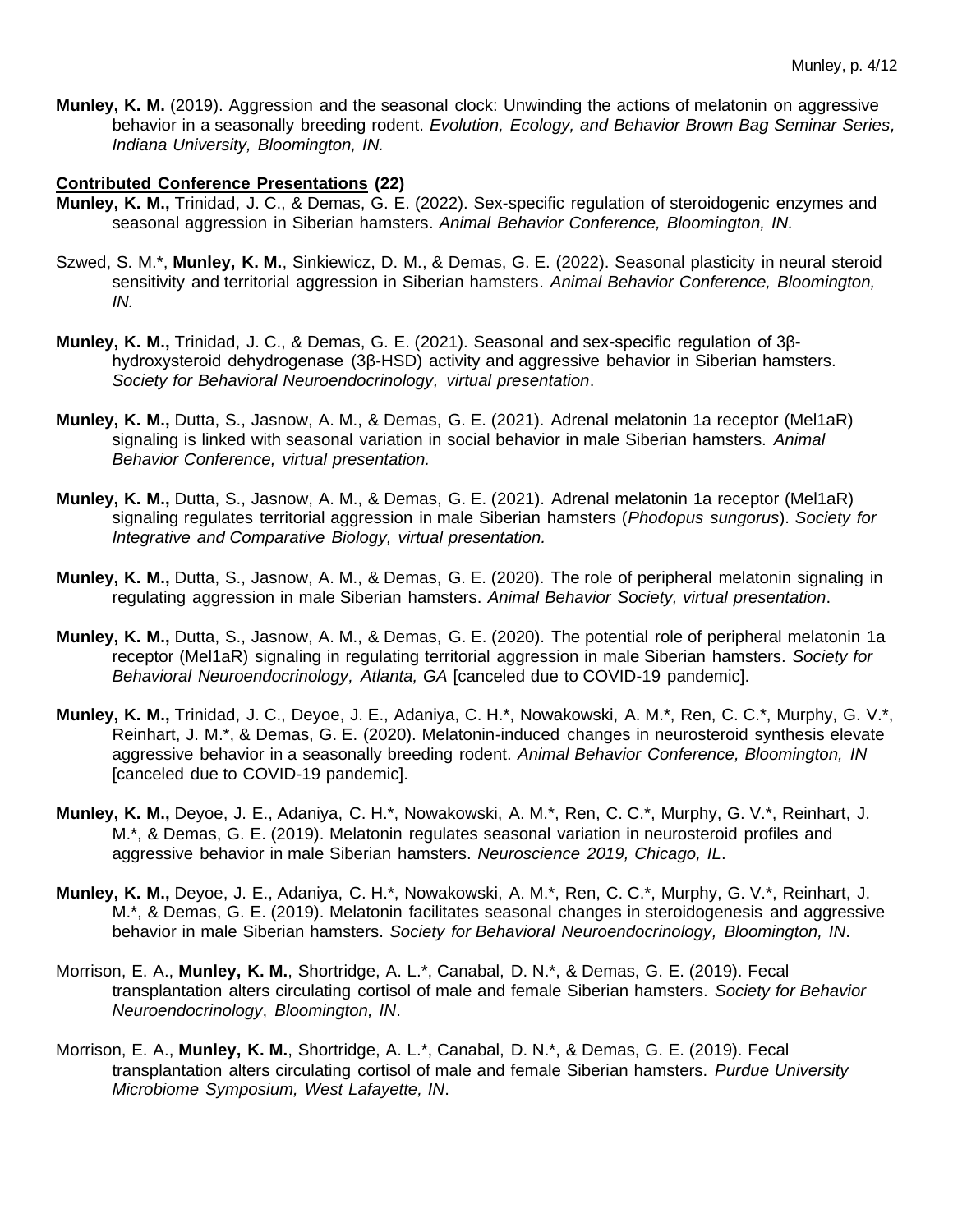- **Munley, K. M.,** Deyoe, J. E., Ren, C. C.\*, & Demas, G. E. (2019). Rising to the challenge: Melatonin modulates circulating androgens and aggression in a seasonally breeding rodent. *Animal Behavior Conference, Bloomington, IN*.
- **Munley, K. M.,** Deyoe, J. E., Ren, C. C.\*, & Demas, G. E. (2019). Melatonin mediates seasonal transitions in circulating androgen profiles and aggression in male Siberian hamsters. *Society for Integrative and Comparative Biology, Tampa, FL*.
- **Munley, K. M.,** Deyoe, J. E., Jalabert, C., Ma, C., Ren, C. C.\*, Soma, K. K., & Demas, G. E. (2018). Effects of melatonin on seasonal shifts in androgen levels and aggression in male Siberian hamsters. *International Congress of Neuroendocrinology, Toronto, Canada*.
- **Munley, K. M.**, Deyoe, J. E., Jalabert, C., Ma, C., Ren, C. C.\*, Soma, K. K., & Demas, G. E. (2018). Effects of melatonin on seasonal shifts in androgen levels and aggression in male Siberian hamsters. *Animal Behavior Conference, Bloomington, IN*.
- Ren, C. C.\*, Deyoe, J. E., Sylvia, K. E., **Munley, K. M.**, & Demas, G. E. (2018). Photoperiod modulates gut microbiome and behavior in Siberian hamsters (*Phodopus sungorus*). *Animal Behavior Conference, Bloomington, IN*.
- **Munley, K. M.,** Whitehead, A., Liu, D., & Galvez, F. (2017). Upregulation of polyamine biosynthesis and γaminobutyric acid (GABA) production is indicative of osmotic plasticity in killifish (*Fundulus* sp.*). Animal Behavior Conference, Bloomington, IN*.
- **Munley, K. M.**, Liu, D., & Galvez, F. (2014). The roles of glutamate and putrescine in γ-aminobutyric acid (GABA) synthesis in *Fundulus heteroclitus* during osmotic stress. *American Physiological Society Intersociety Meeting: Comparative Approaches to Grand Challenges in Physiology, San Diego, CA*.
- Heuer, R. M., **Munley, K. M.**, Narsinghani, N., Wingar, J., Mackey, T., & Grosell, M. (2014). Changes to intestinal transport physiology at varying levels of hypercapnia in the Gulf toadfish (*Opsanus beta*). *American Physiological Society Intersociety Meeting: Comparative Approaches to Grand Challenges in Physiology, San Diego, CA*.
- Heuer, R. M., **Munley, K. M.**, Narsinghani, N., & Grosell, M. (2014). Influence of hypercapnia on intestinal transport and calcium carbonate formation in the Gulf toadfish. *International Congress on the Biology of Fish, Edinburgh, Scotland.*
- **Munley, K. M.** (2013). Growth inhibition in early life-stage tests predicts full life-cycle toxicity effects of lead in the freshwater pulmonate snail, *Lymnaea stagnalis*. *Atlantic Coast Conference Meeting of the Minds, Winston Salem, NC*.

#### **Other Presentations (10)**

- Lansing, M. X., Han, Y., **Munley, K. M.**, & Demas, G. E. (2022). Timed melatonin injections induce seasonal gonadal regression and body mass reduction in female Siberian hamsters*. Indiana University Biotechnology Graduate Program Poster Session, Bloomington, IN*.
- Funkhouser, L. K.\*, **Munley, K. M.**, Deckard, T. E.\*, Proffitt, M. R., & Demas, G. E. (2021). Seasonal and sexspecific regulation of neural arginine vasopressin (AVP) and aggressive behavior in Siberian hamsters. *Indiana University Science, Technology, and Research Scholars (STARS) Spring Research Symposium, Bloomington, IN.*
- **Munley, K. M.,** Trinidad, J. C., & Demas, G. E. (2021). Seasonal and sex-specific regulation of 3βhydroxysteroid dehydrogenase (3β-HSD) activity in Siberian hamsters. *Center for Behavioral Neuroscience Brains & Behavior Retreat, virtual presentation*.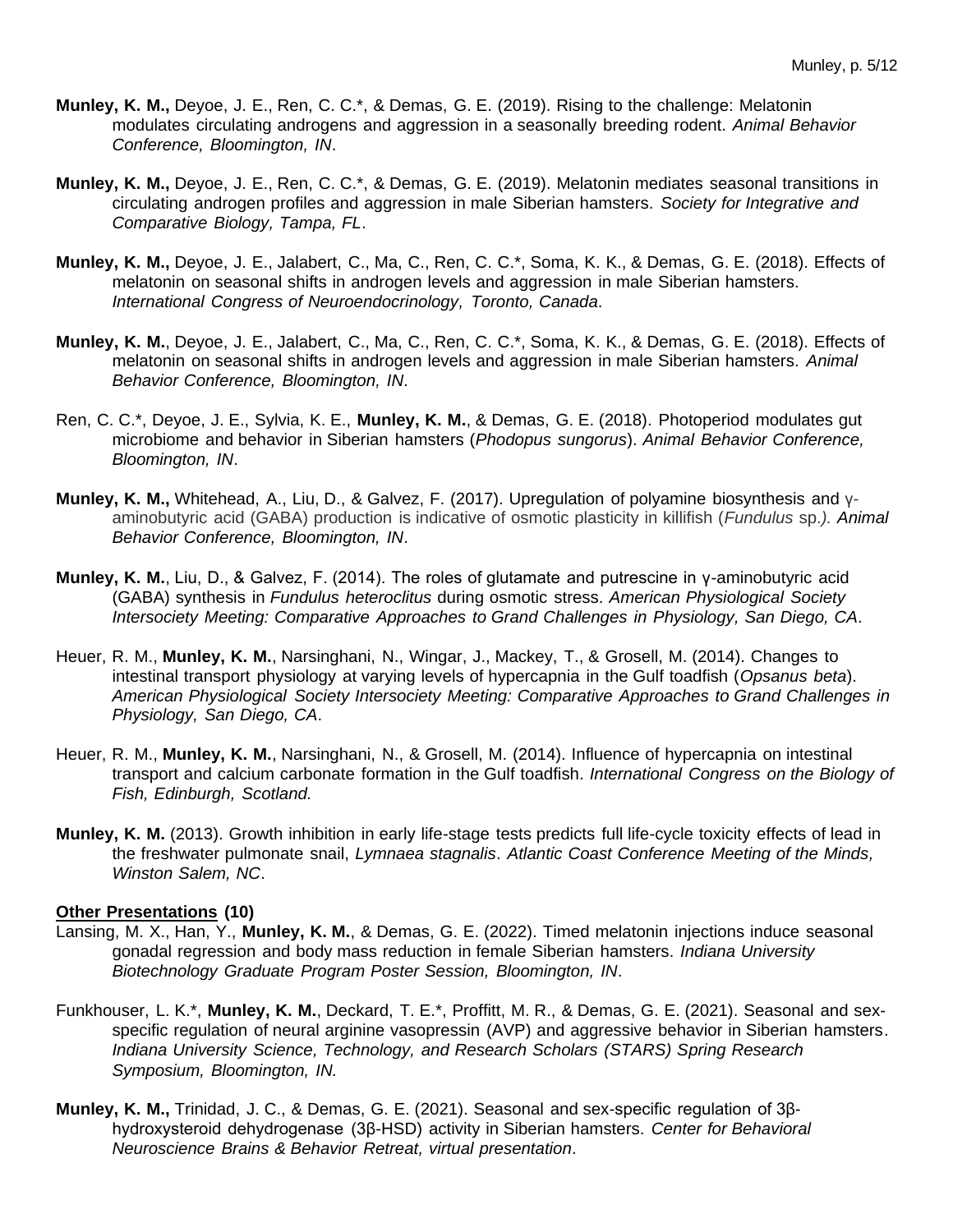- Cole, K. A.<sup>†</sup>, Munley, K. M., & Demas, G. E. (2019). Sex differences in seasonal aggression in male and female Siberian hamsters. *Jim Holland Summer Science Research Program Poster Session, Bloomington, IN.*
- Canabal, D. N.\*, **Munley, K. M.**, Morrison, E. A., & Demas, G. E. (2018). Fecal transplantation and the role of the gut microbiome in aggressive behavior. *Center for the Integrative Study of Animal Behavior Research Experience for Undergraduates Capstone Presentations, Bloomington, IN.*
- Shortridge, A. L.\*, **Munley, K. M.**, Morrison, E. A., & Demas, G. E. (2018). Regulation of anxiety by the gut microbiome in Siberian hamsters. *Center for the Integrative Study of Animal Behavior Research Experience for Undergraduates Capstone Presentations, Bloomington, IN.*
- Ren, C. C.\*, Deyoe, J. E., Sylvia, K. E., **Munley, K. M.**, & Demas, G. E. (2018). Photoperiod modulates gut microbiome and behavior in Siberian hamsters (*Phodopus sungorus*). *Indiana University Hutton Honors College Research Symposium, Bloomington, IN*.
- **Munley, K. M.**, Liu, D., & Galvez, F. (2015). From salinity to behavior: the effect of osmotic stress on GABA production in the killifish, *Fundulus heteroclitus*. *Louisiana Environmental Education Symposium, Baton Rouge, LA*.
- Goins, D. A.† , Caple, G., & **Munley, K. M.** (2015). Whodunnit: Investigations into the eating preferences of carnivorous plants. *Louisiana State University EnvironMentors Program Poster Session, Baton Rouge, LA.*
- **Munley, K. M.,** Liu, D., & Galvez, F. (2014). The roles of glutamate and putrescine in γ-aminobutyric acid (GABA) synthesis in *Fundulus heteroclitus* during osmotic stress. *Louisiana State University BioGrads Symposium, Baton Rouge, LA*.

# **RESEARCH GRANTS AND FELLOWSHIPS (\$116,275)**

- 2021 College of Arts and Sciences Dissertation Research Fellowship (1 yr.), Indiana University (\$20,000)
- 2020 Indiana Clinical and Translational Sciences Institute Pilot Grant for Research Use of Core Facilities (2 yrs., co-PI with Dr. Gregory Demas): *"Steroidogenic Enzyme Regulation of Aggression"* (\$10,000)
- 2020 Animal Behavior Society Student Research Grant (\$2,000)
- 2020 Louise Constable Hoover Fellowship (1 sem.); Department of Biology, Indiana University (\$2,000)
- 2020 Center for the Integrative Study of Animal Behavior Predoctoral Fellowship (2 sem.), Indiana University (\$15,383)
- 2019 Indiana University Graduate and Professional Student Government Research Award (\$1,000) 2019 Indiana Academy of Science Senior Research Grant (\$3,000)
- 2019 Society for Integrative and Comparative Biology Grant-in-Aid of Research (\$1,000)
- 2018 NIH Ruth L. Kirschstein NRSA Institutional Predoctoral Fellowship (NICHD T32HD049336 "Common Themes in Reproductive Diversity," 2 yrs.): *"Neuroendocrine modulation of seasonal aggression in Siberian hamsters"* (\$48,192)
- 2016 Department of Biology Research Recruitment Fellowship (1 sem.), Indiana University (\$12,500)
- 2014 Louisiana Environmental Education Commission University Research Grant, Louisiana Department of Wildlife and Fisheries (\$1,200)

#### **HONORS, AWARDS, AND SCHOLARSHIPS:**

2022 New Investigator Award, Society for Behavioral Neuroendocrinology 2022 Hanna Kolodziejski Fellowship, Center for the Integrative Study of Animal Behavior, Indiana University (\$750)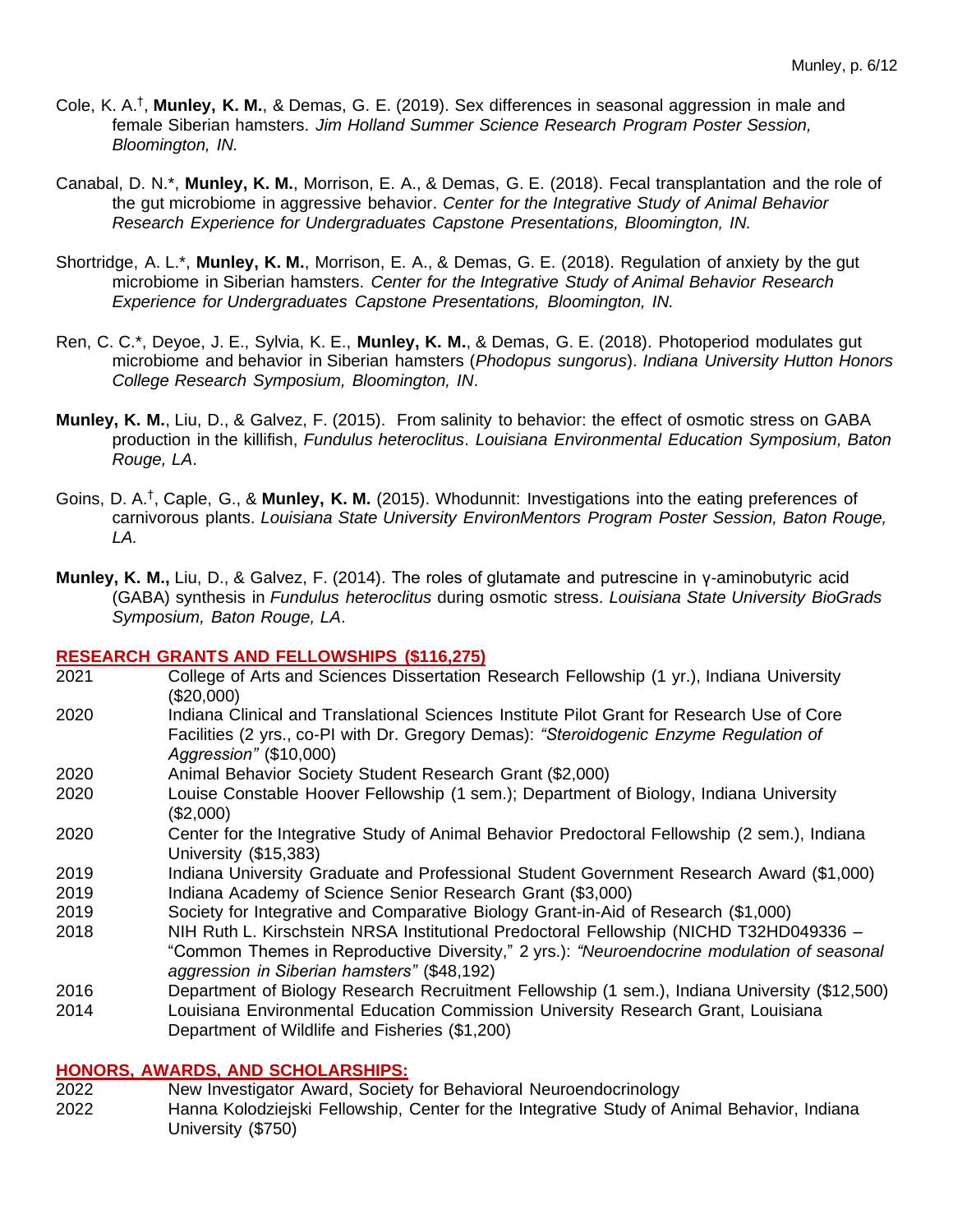- 2022 Nominee, Yolanda Treviño Service Award, Indiana University Graduate and Professional Student Government
- 2022 Honorable Mention, Division of Comparative Endocrinology Aubrey Gorbman Award for Best Student Oral Presentation, Society for Integrative and Comparative Biology
- 2022, 2020 Charlotte Mangum Student Support Program Award, Society for Integrative and Comparative **Biology**
- 2021 Nominee, Philanthropic Educational Organization Scholar Award
- 2020 Nominee, Division of Comparative Endocrinology Aubrey Gorbman Award for Best Student Oral Presentation, Society for Integrative and Comparative Biology
- 2019, 2018 Center for the Integrative Study of Animal Behavior Travel Grant, Indiana University (\$1,250)
- Provost's Travel Award for Women in Science, Indiana University (\$1,200)
- 2018 Trainee Travel Award, International Neuroendocrine Federation (\$485)
- 2018 College of Arts and Sciences Fall Travel Award, Indiana University (\$200)
- 2018 Enrichment Travel Award; Department of Biology, Indiana University (\$250)
- 2014 Travel Grant; Graduate Student Association, Louisiana State University (\$200)
- 2013 Graduated *cum laude* with departmental honors distinction in Marine and Atmospheric Science Program (B.S.) and *summa cum laude* in Creative Writing Program (B.A.), University of Miami. Made Provost's Honor Roll and/or Dean's List for 7 out of 8 semesters (B.S. GPA = 3.516, B.A.  $GPA = 4.000$ , cumulative  $GPA = 3.628$ ).
- 2009-2013 University Scholarship, University of Miami (\$24,000/yr.)

# **RESEARCH SKILLS:**

- **Animal behavior**
	- o Sampling techniques: focal individuals and time
	- o Assays: resident-intruder paradigm and open field test
	- $\circ$  Types of behavior: aggression, investigation, scent marking, self-grooming, submissive behaviors, and anxiety-like behaviors
- **Husbandry** maintain and breed colony of Siberian hamsters, maintain fish and aquatic invertebrate aquaria, and develop IACUC protocols and standard operating procedures
- **Surgical experience**  stereotaxic surgery, microinjections into adrenal glands, and perfusions in rodents
- Rodent and fish handling and live sampling
- Perform necropsies and collect blood and tissue samples from rodents, fishes, and aquatic invertebrates at various life-history and developmental stages
- **Tissue processing** brain sectioning (cryostat and freezing microtome) and micropunching
- *In vitro* **laboratory assays** enzyme immunoassays, enzymatic activity assays, steroid hormone extraction from blood, serum, and tissue samples (solid phase extraction using OMIX C18 pipette tips and C18 columns), liquid chromatography-tandem mass spectrometry, high-performance liquid chromatography, atomic absorption spectrophotometry, anion chromatography, and fluorescence spectroscopy
- **Molecular biology**  qPCR, RNA extraction (TRIzol and automated extraction methods) and quantification, cDNA synthesis, primer design, PCR, gel electrophoresis, and western blotting
- **Histology and microscopy** immunohistochemistry, fluorescence microscopy and quantitative image processing, and Nissl staining
- **Statistical analysis** 
	- o Programs: R, SigmaPlot, and PoloPlus
	- o Analyses: generalized linear models, generalized linear mixed models, univariate and multivariate analyses of variance, permutational analysis of variance, simple and multiple linear regressions, t-tests, non-parametric tests of group differences (Mann-Whitney U test, Kruskal-Wallis one-way ANOVA on ranks, Friedman test), and principal component analysis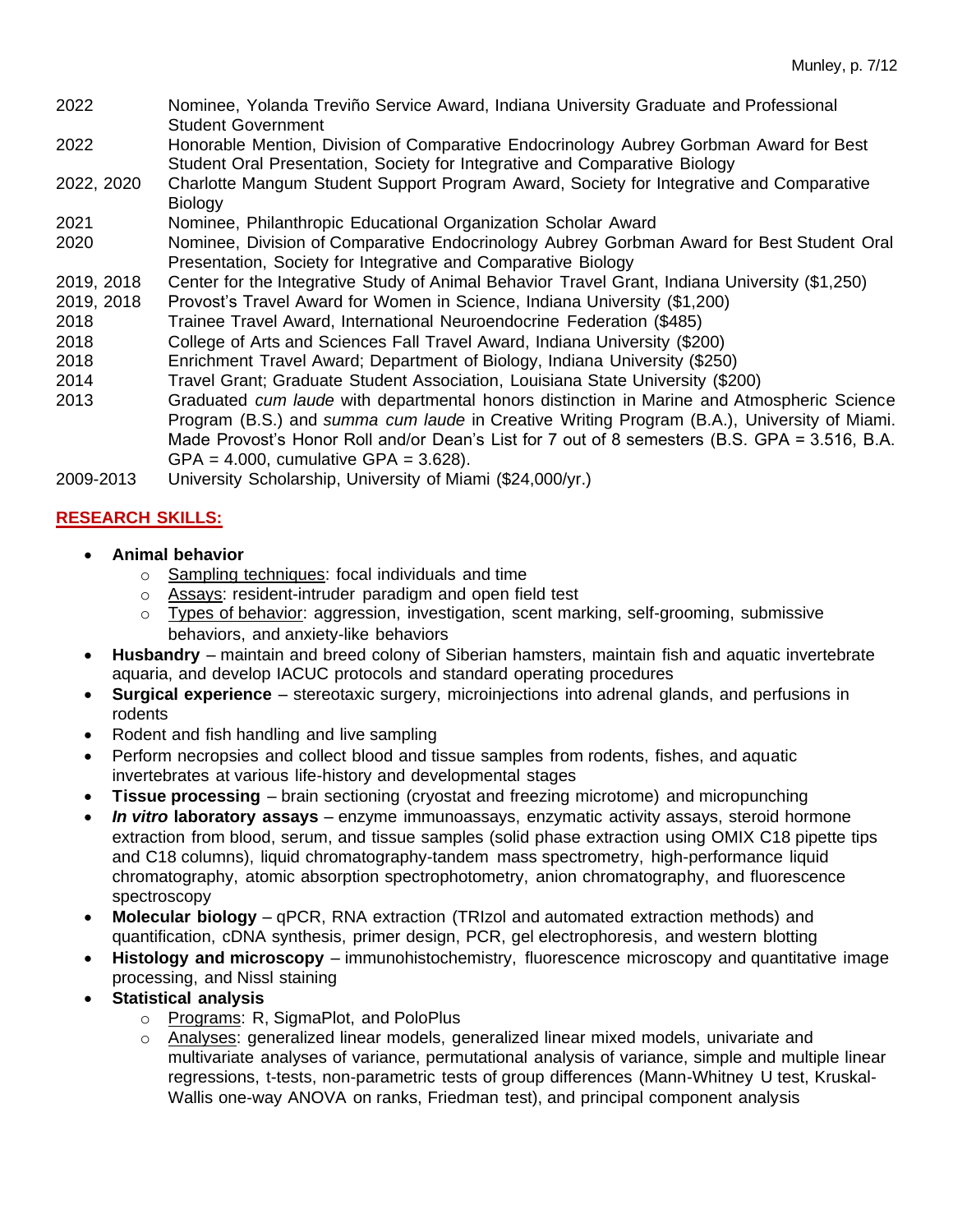# **TEACHING EXPERIENCE:**

#### **Guest Lectures in University Courses**

- 2022 **Department of Biology, Indiana University** Presented guest lecture on the pineal gland and biological rhythms in Endocrinology (BIOL-Z 466) undergraduate course.
- 2021 **Department of Biological Sciences, University of Pittsburgh** Participated in Q&A session with students in Animal Behavior (BIOSC 0370) undergraduate course about the role of melatonin in modulating circulating androgen levels and aggression in Siberian hamsters.
- 2020 **Department of Zoology, Ohio Wesleyan University** Participated in Q&A session with students in Behavioral Endocrinology (ZOOL 300) undergraduate course about the role of melatonin in regulating neurosteroids and aggression in Siberian hamsters.
- 2015 **Department of Biology, University of Washington**  Presented guest lecture on renal physiology in Survey of Physiology (BIOL 118) undergraduate course.

#### **Associate Instructor and Teaching Assistant Positions**

- 2021 **Associate Instructor; Walter Center for Career Achievement, Indiana University** Arts & Sciences Internship (ASCS-X373) undergraduate course for the ScIU blog.
- 2018 **Associate Instructor; Center for the Integrative Study of Animal Behavior, Indiana University** – Research and Professional Ethics for the Bio-behavioral Sciences (ABEH-A 502) graduate course.
- 2016-2017 **Associate Instructor; Department of Biology, Indiana University** Integrative Human Physiology (BIOL-P 451) and Biology Laboratory (BIOL-L 113) undergraduate courses.
- 2013-2016 **Teaching Assistant; Department of Biological Sciences, Louisiana State University** Vertebrate Physiology Laboratory (BIOL 4161) and Marine Communities Laboratory (BIOL 4263) undergraduate courses.
- 2013 **Instructor, High School Careers in Medicine Workshop; Miller School of Medicine, University of Miami** – Designed and taught Introduction to Physiology course to rising high school seniors from underrepresented backgrounds in the Miami-Dade County Public School system.

#### **Tutoring Programs**

2014 **Content Tutor; Cox Communications Academic Center for Student-Athletes, Louisiana State University** – General Biology (BIOL 1001), General Chemistry I (CHEM 1201), General Chemistry II (CHEM 1202), and Introduction to Oceanography (OCS 1005) undergraduate courses. Received College Reading & Learning Association 1 certification.

#### **MENTORING EXPERIENCE:**

# **Undergraduate Supervised Research**

2018 Desirée Nieves Canabal (University of Puerto Rico at Mayagüez), *Research Experience for Undergraduates Program in Animal Behavior, Center for the Integrative Study of Animal Behavior, Indiana University* Project Title: "Fecal transplantation and the role of the gut microbiome in aggressive behavior" 2018 Ayley Shortridge (Michigan State University), *Research Experience for Undergraduates Program in Animal Behavior, Center for the Integrative Study of Animal Behavior, Indiana University* Project Title: "Modulation of the HPA axis and anxiety-like behavior following fecal transplantation in Siberian hamsters" 2017-2019 Clarissa Ren (Hutton Honors College Research Program)*, Department of Biology, Indiana University* Project Title: "Photoperiod modulates the gut microbiome and behavior in Siberian

hamsters"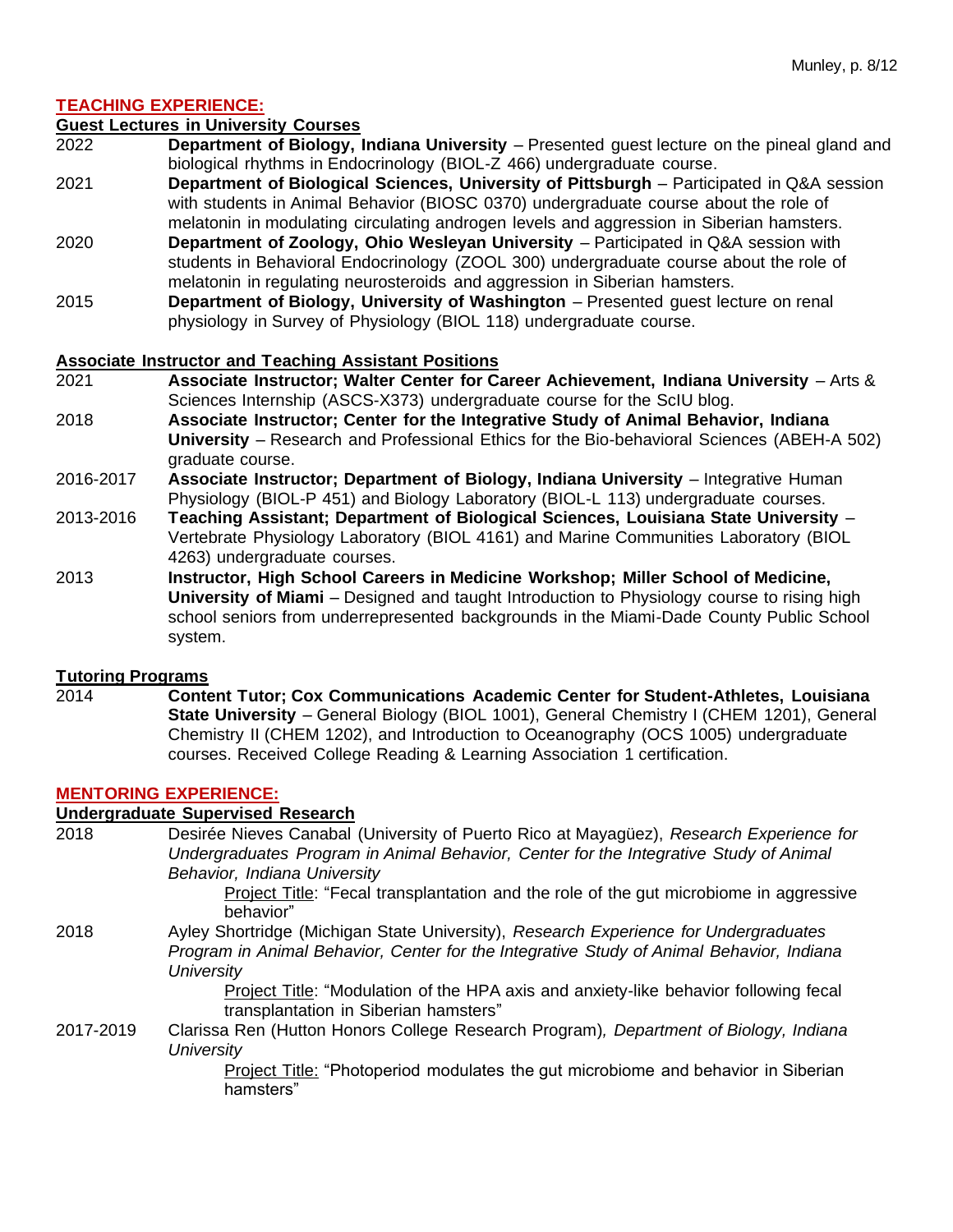# **High School Supervised Research**

2019 Kennedi Cole (Hammond Academy of Science and Technology), *Jim Holland Summer Science Research Program, Department of Biology, Indiana University*

> Project Title: "Sex differences in seasonal aggression in male and female Siberian hamsters"

2014-2015 De'Marcus Goins (Scotlandville Magnet High School), *EnvironMentors Program, College of the Coast & Environment, Louisiana State University*

Project Title: "Whodunnit: Investigations into the eating preferences of carnivorous plants"

\*Awarded 1<sup>st</sup> place at the LSU EnvironMentors Science Fair and 3<sup>rd</sup> place at the EnvironMentors National Science Fair in Washington, D.C., earning himself an \$800 college scholarship.

# **Undergraduate Research Assistants**

- 2021-2022 Sydney Szwed, *Indiana University*
- 2020-2022 Lizbeth Funkhouser (Science, Technology, and Research Scholars Program), *Indiana University*
- 2019-2021 Taylor Deckard, *Indiana University*
- 2019-2020 Eamonn Duffy (Hutton Honors College), *Indiana University*
- 2019 Caroline McCord (Hutton Honors College), *Indiana University*
- 2019 Molly Pendergast (Hutton Honors College), *Indiana University*
- 2018-2019 Andi Nowakowski (Hutton Honors College), *Indiana University*
- 2018-2019 Grace Murphy (Hutton Honors College), *Indiana University*
- 2018-2019 John Reinhart, *Indiana University*
- 2018-2021 Kate Adaniya (Cox Scholars Program), *Indiana University*
- 2017-2019 Sarah Henderson (Cox Scholars Program), *Indiana University*
- 2017-2019 Cameron Logan, *Indiana University*
- 2015-2016 Ryan Hoffman (Roger Hadfield Ogden Honors College), *Louisiana State University*
- 2015-2016 Brittney Keosayasing, *Louisiana State University*
- 2015-2016 Christina Rubio (Roger Hadfield Ogden Honors College), *Louisiana State University*
- 2014-2016 Jamie Drummond, *Louisiana State University*
- 2014-2016 Veronica Rubio (Initiative for Maximizing Student Development), *Louisiana State University*

# **PROFESSIONAL DEVELOPMENT:**

#### **Professional Development Workshops**

- 2022 Graduate Skills and Competencies: What Have I Really Learned, Center for the Integration of Research, Teaching, and Learning, Indiana University
- 2021 Evolution, Ecology, and Behavior Disciplinary Writing Workshop, Department of Biology, Indiana **University**
- 2020 Preparing Future Faculty Conference, Indiana University
- 2020 Transitions in Science Careers, Society for Integrative and Comparative Biology
- 2019 Science Communication Symposium, Indiana University
- 2019 Funding Your Research Through Foundations and Federal Agencies, Society for Behavioral Neuroendocrinology
- 2019 How to Thrive as a Woman in Neuroscience, Neuroscience 2019
- 2018 Science Communication Symposium, Indiana University
- 2018 What Glass Ceiling, International Congress of Neuroendocrinology

# **Teaching and Mentoring Workshops**

- 2018 Mentoring Workshop, Research Experience for Undergraduates Program in Animal Behavior, Indiana University
- 2016 Associate Instructor Training, Department of Biology, Indiana University

#### **Diversity, Equity, and Inclusion Workshops**

2021 ADVANCEGeo Workshop – Equity and Inclusion in Field Research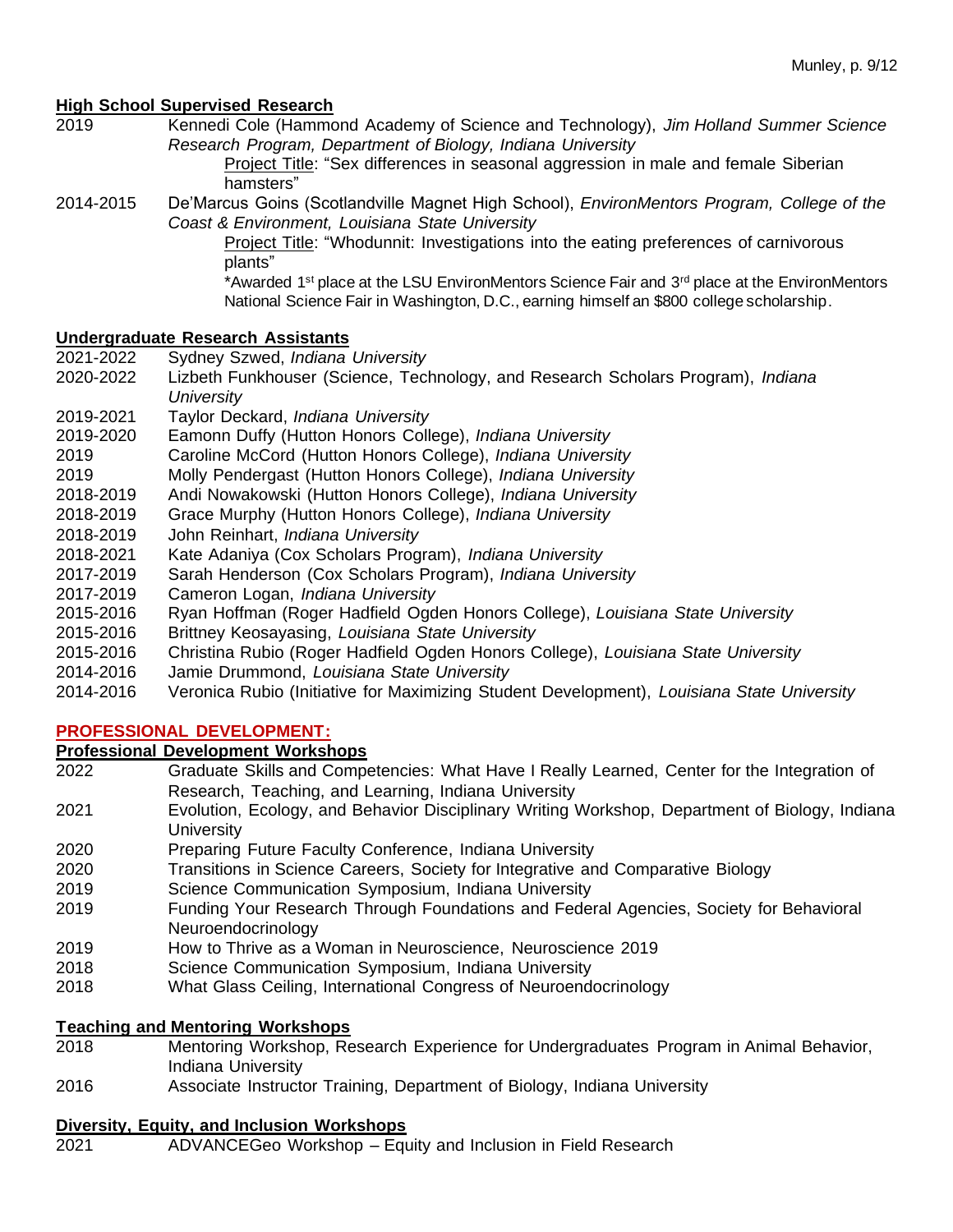- 2021 LISTEN: Creating Supportive and Inclusive Environments to Retain Underrepresented Groups, Society for Behavioral Neuroendocrinology
- 2019 Can We Talk? Difficult Conversations with Underrepresented People of Color: Sense of Belonging and Obstacles to STEM Fields, Society for Integrative and Comparative Biology

# **PUBLIC ENGAGEMENT AND SCIENCE COMMUNICATION:**<br>2021 **Construent Social Media Chair: ScIU Blog. Indiana University**

- **Social Media Chair; ScIU Blog, Indiana University** Supervises the ScIU Social Media Undergraduate Internship program, in which undergraduate students learn how scientists use social media to distill information about primary research articles; and coordinates the publication of social media posts on Facebook, Instagram, and Twitter for ScIU: Conversations in Science at Indiana University, a graduate student-run blog on the Indiana University Bloomington campus. Website: [https://sciu.indiana.edu/.](https://sciu.indiana.edu/)
- 2019-Present **Volunteer, Skype a Scientist**  Speaks with elementary, middle, and high school students from across the United States about research and career as a scientist via Skype.
- 2018-2020 **Recruitment Chair and Writer; ScIU Blog, Indiana University** Organized and coordinated events to recruit new writers and editors for the ScIU blog and wrote bimonthly posts about cutting-edge science and science-related current events taking place at Indiana University.
- 2017-2022 **Copy Editor and Associate Editor; ScIU Blog, Indiana University**  Edits posts about cutting-edge science and science-related current events for the ScIU blog.
- 2017-2019 **Abstract Judge, Outstanding Junior Scientist Competition; Indiana Junior Academy of Science** – Evaluated abstracts submitted by high school students from across the state of Indiana that conducted independent research projects.
- 2017-2018 **Instructor, Foundations in Science and Mathematics Program; College of Arts and Sciences, Indiana University** – Designed and taught two-week Zoology (Animal Diversity) course to local middle and high school students in the greater Bloomington area.
- 2017 **Guest Speaker; STEM Research Bootcamp, Indiana University**  Lead workshop on writing abstracts and giving poster presentations to undergraduate students at the STEM Research Bootcamp program, which was hosted by the Groups and Hudson & Holland Scholars programs.
- 2016-2020 **Volunteer, Science Fest; College of Arts and Sciences, Indiana University** Organized and led hands-on activities and demonstrations for children and adults in the greater Bloomington community.
- 2014 **Graduate Mentor, Biology Intensive Orientation for Students; College of Science, Louisiana State University** – Mentored incoming freshman undergraduate students during a summer biology boot camp program, which helps students make the transition to the expectations of college prior to the start of their first semester.
- 2014 **Volunteer, Ocean Commotion; Louisiana Sea Grant** Organized and led hands-on activities for children and adults in the greater Baton Rouge community.

# **SCIENCE WRITING AND SELECTED RESEARCH PRESS:**

- 2020 *"Expert or poser? Debunking the psychology behind imposter syndrome,"* ScIU: Conversations in Science at Indiana University.
- 2020 *"What's in a name? How the Black Lives Matter movement is reshaping bird taxonomy,"* ScIU: Conversations in Science at Indiana University.
- 2019 *"Melatonin and seasonal aggression in hamsters,"* Endocrine Disruptors podcast.
- 2019 *"The early bird gets the worm, part II: how behavioral ecology is connecting the dots between early-life stress and aging,"* ScIU: Conversations in Science at Indiana University.
- 2019 *"Winter makes me SAD: the biological story behind seasonal affective disorder and its potential treatments,"* ScIU: Conversations in Science at Indiana University.
- 2019 *"The early bird gets the worm, part I: what can behavioral ecology tell us about female aggression and its underlying mechanisms?"* ScIU: Conversations in Science at Indiana University.
- 2018 *"Not your typical summer school: an IU program engages high school students in the wonders of science,"* ScIU: Conversations in Science at Indiana University.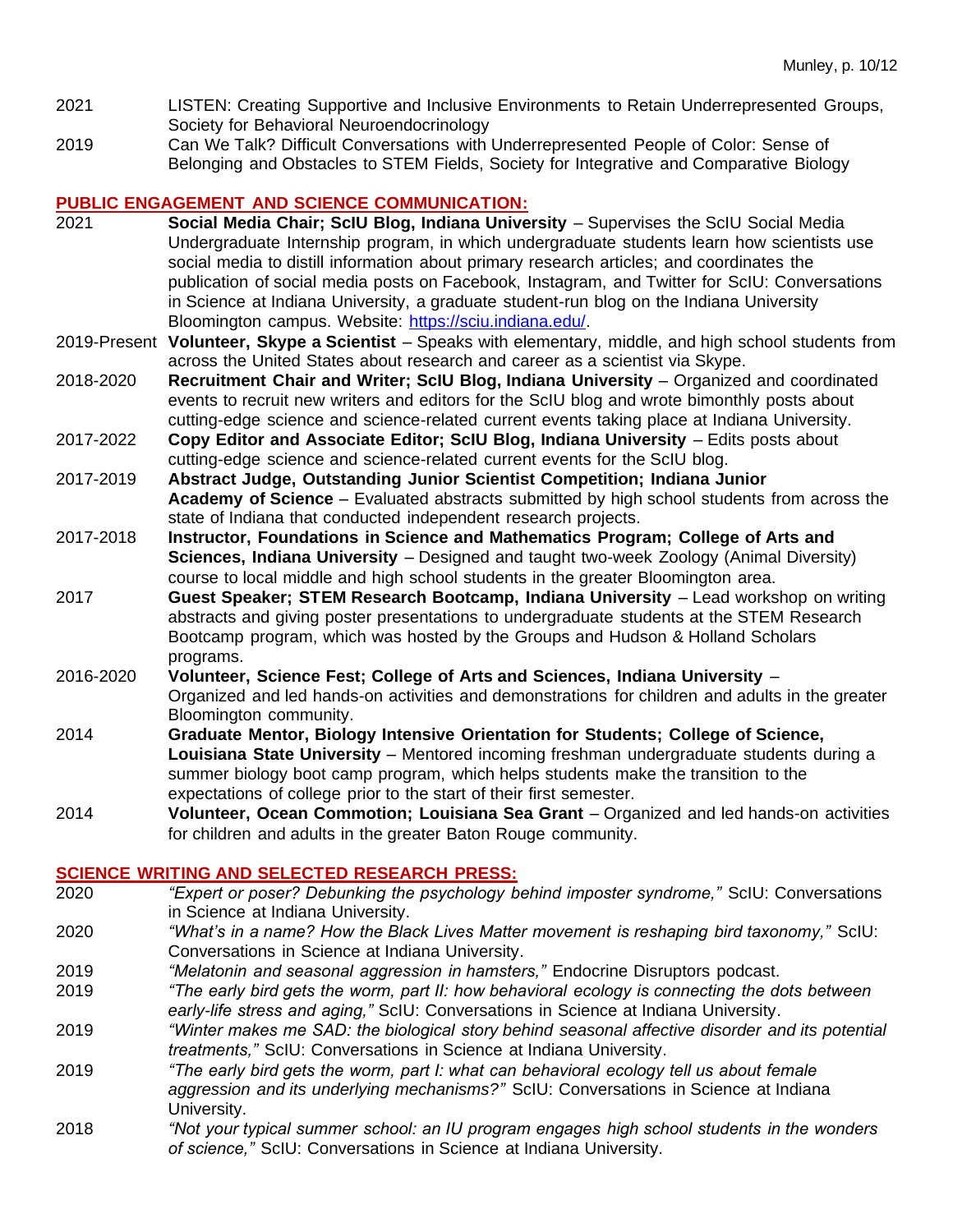- 2018 *"Fatherhood in the animal kingdom and its intricate relationship with aggression,"* ScIU: Conversations in Science at Indiana University.
- 2018 *"A gut feeling: Demas lab explores how microbiome influences social behavior,"* ScIU: Conversations in Science at Indiana University.

# **ACADEMIC SERVICE AND LEADERSHIP:**

# **Peer Review**

*Brain, Behavior, and Immunity Hormones and Behavior Journal of Experimental Zoology Part A: Ecological and Integrative Physiology Journal of Mammalogy Physiology & Behavior Proceedings of the Royal Society B: Biological Sciences*

# **Professional Society Service**

- 2022-Present Division of Comparative Endocrinology Student/Postdoc Representative, Society for Integrative and Comparative Biology
- 2022-Present Member, Society for Integrative and Comparative Biology Student/Postdoctoral Affairs **Committee**
- 2022-Present Moderator, Society for Integrative and Comparative Biology's Division of Comparative Endocrinology Twitter account
- 2019 Session Chair, Society for Integrative and Comparative Biology Annual Meeting "Hormones & Behavior II: Everything but the Birds"

# **Departmental, College, and University Service**

| 2021-2022 | Co-Chair, Evolution, Ecology, and Behavior Organization Representing Graduate Students;     |
|-----------|---------------------------------------------------------------------------------------------|
|           | Department of Biology, Indiana University                                                   |
| 2021-2022 | Program Committee Member, Animal Behavior Conference                                        |
| 2021-2022 | Organizer and Speaker, Graduate Recruitment Weekend Evolution, Ecology, and Behavior        |
|           | Discussion Panel; Department of Biology, Indiana University                                 |
| 2021      | Moderator, Graduate Student COVID-19 Town Hall; Graduate and Professional Student           |
|           | Government, Indiana University                                                              |
| 2021      | Session Moderator, Animal Behavior Conference - "Social Communication"                      |
| 2020-2022 | Member, COVID-19 Ad Hoc Committee; Graduate and Professional Student Government,            |
|           | <b>Indiana University</b>                                                                   |
| 2020-2021 | Member, Diversity Advocacy Committee; Graduate and Professional Student Government,         |
|           | Indiana University                                                                          |
| 2019-2022 | Moderator, Indiana University Evolution, Ecology, and Behavior Twitter account              |
| 2019-2022 | Social Media Coordinator, Evolution, Ecology, and Behavior Organization Representing        |
|           | Graduate Students; Department of Biology, Indiana University                                |
| 2019-2022 | Undergraduate Poster Judge, Animal Behavior Conference                                      |
| 2019-2021 | Graduate Student Representative, Department of Biology; Graduate and Professional Student   |
|           | Government, Indiana University                                                              |
| 2019      | Founding Member, Evolution, Ecology, and Behavior Organization Representing Graduate        |
|           | Students; Department of Biology, Indiana University                                         |
| 2019      | Session Moderator, Animal Behavior Conference - "Physiological Effects of Stress"           |
| 2018-2022 | Hospitality Committee Chair, Animal Behavior Conference                                     |
| 2018-2019 | Science Communication Symposium planning committee; ScIU Blog, Indiana University           |
| 2018      | Session Moderator, Animal Behavior Conference - "Sex Differences in the Brain and Behavior" |
| 2017-2021 | Poster Judge, Animal Behavior (BIOL-Z 460) undergraduate course; Department of Biology,     |
|           | <b>Indiana University</b>                                                                   |
| 2017-2020 | Graduate Recruitment Weekend planning committee; Department of Biology, Indiana University  |
| 2017      | Hospitality Committee Member, Animal Behavior Conference                                    |
|           |                                                                                             |